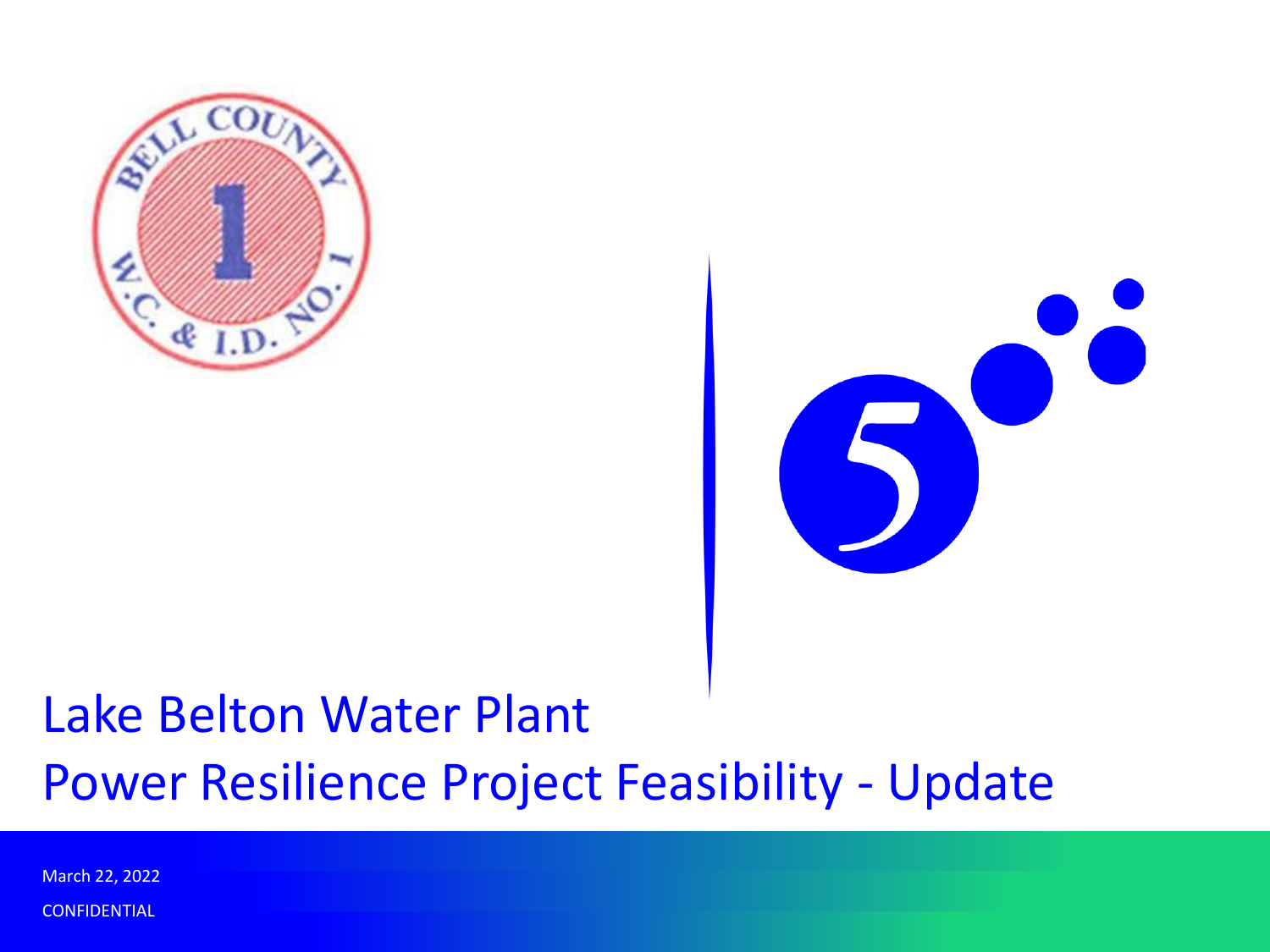## Agenda

- 1. Status
- 2. Planned Location
- 3. Cost Estimates Average of Proposals
- 4. Financing Options
- 5. Next Steps

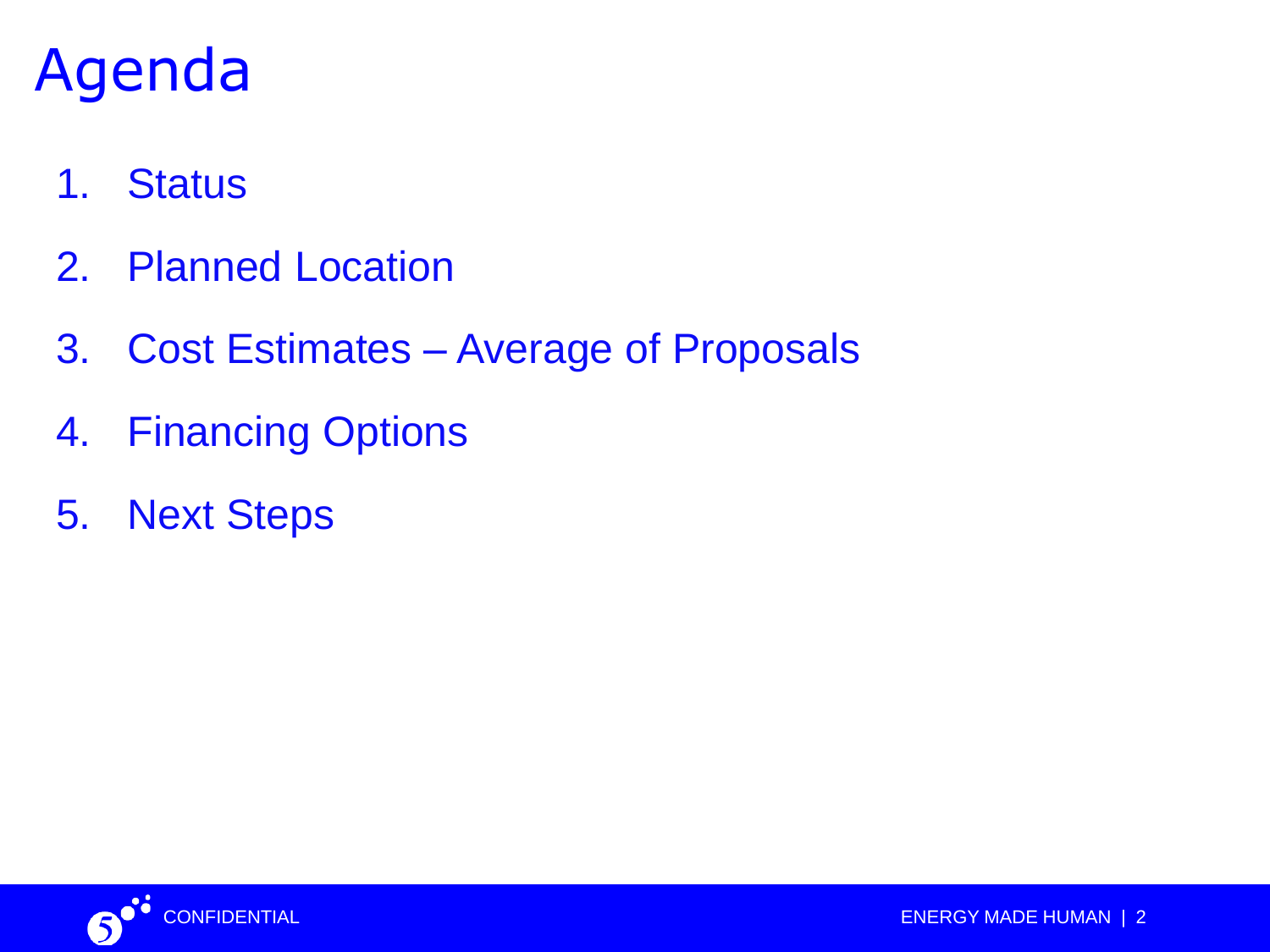### **Status**

- RFP for 10,000 KW +/- of backup power capacity was posted on 1/14/22
- Site walk through and pre-proposal conference was conducted on 2/11/22
- 5 developers present at walk through
- 3 developers submitted proposals on 3/11/22
- All 3 are considered qualified
- Proposals include options for both emergency only and non-emergency engines were received
- Proposals include options for both diesel and natural gas fuel sources
- Planned location for the generators appears to be viable
- Costs proposed appear to be in line or slightly less than our prior estimates
- Economic value of 4CP avoidance, demand response and economic response appears to be higher than our estimates
- Anticipate that review team will select finalist(s) before the end of March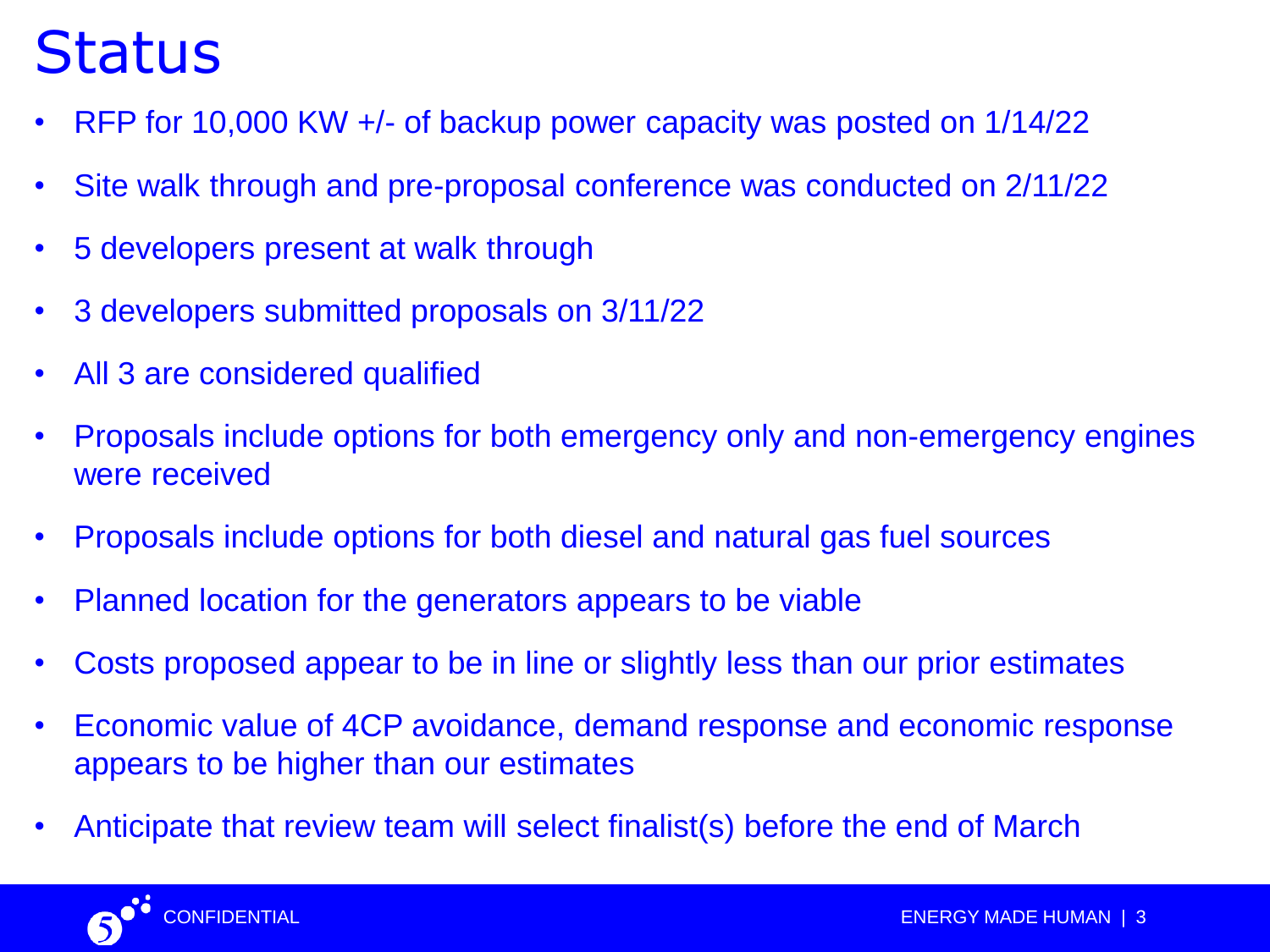#### Planned Location



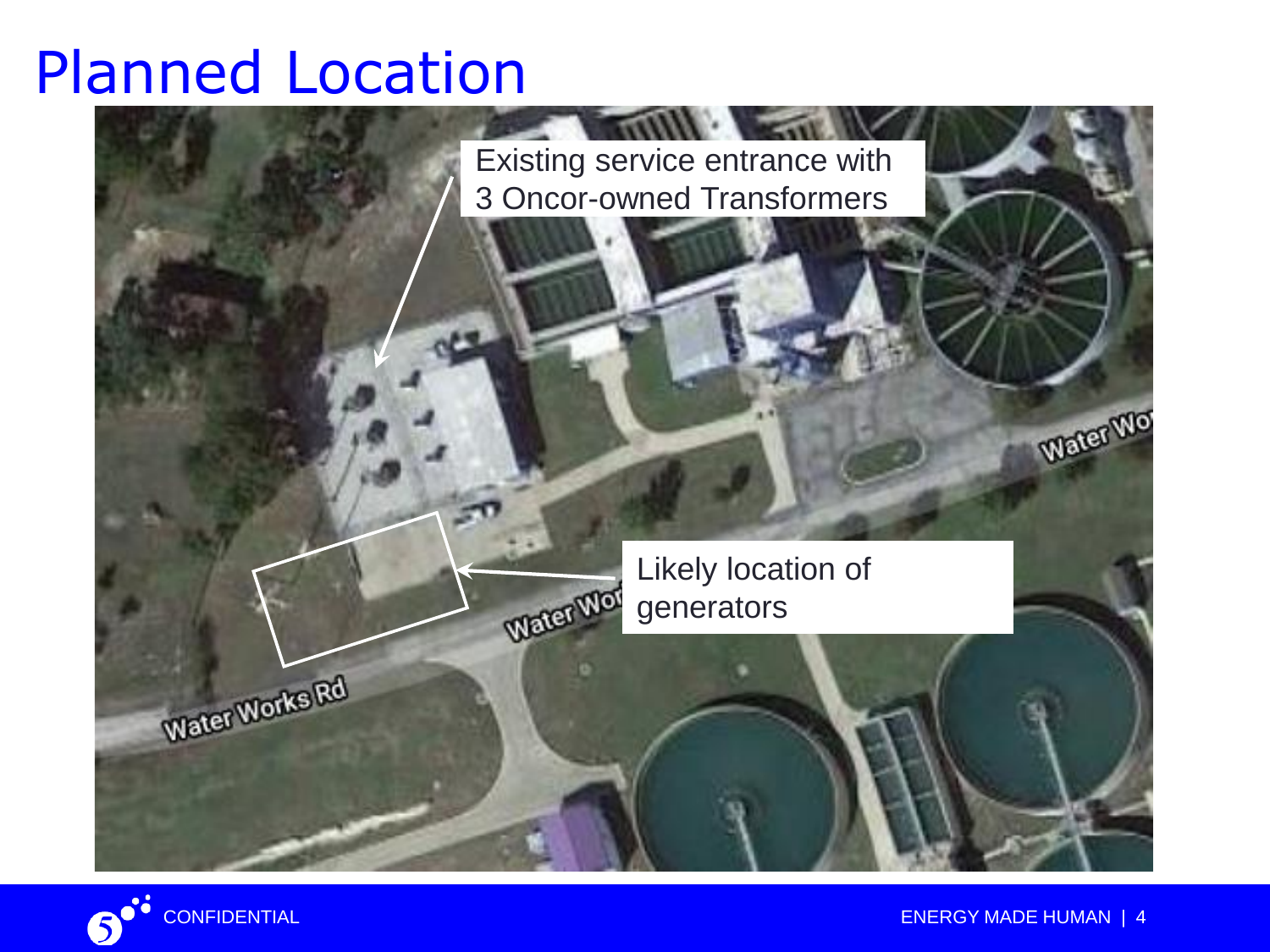## Cost Estimates – Average of Proposals

| <b>Attribute</b>                                                 | <b>Tier 2 Diesel</b> | <b>Tier 4F Diesel</b> | <b>Natural Gas</b>  |
|------------------------------------------------------------------|----------------------|-----------------------|---------------------|
| Installed Cost (\$K)                                             | \$7,000 to \$8,000   | \$9,000 to \$10,000   | \$9,500 to \$10,500 |
| <b>Gas Line Extension (\$K)</b>                                  | N/A                  | N/A                   | <b>TBD</b>          |
| <b>100 Hour Fuel Storage</b>                                     | <b>TBD</b>           | <b>TBD</b>            | N/A                 |
| <b>Anticipated Value of 4CP</b><br>Cost Avoidance (\$K per year) |                      | \$140                 |                     |
| <b>Anticipated Value of Demand</b><br><b>Response</b>            | N/A                  | \$400<br>\$310        |                     |
| <b>Anticipated Value of</b><br><b>Economic Response</b>          |                      |                       |                     |

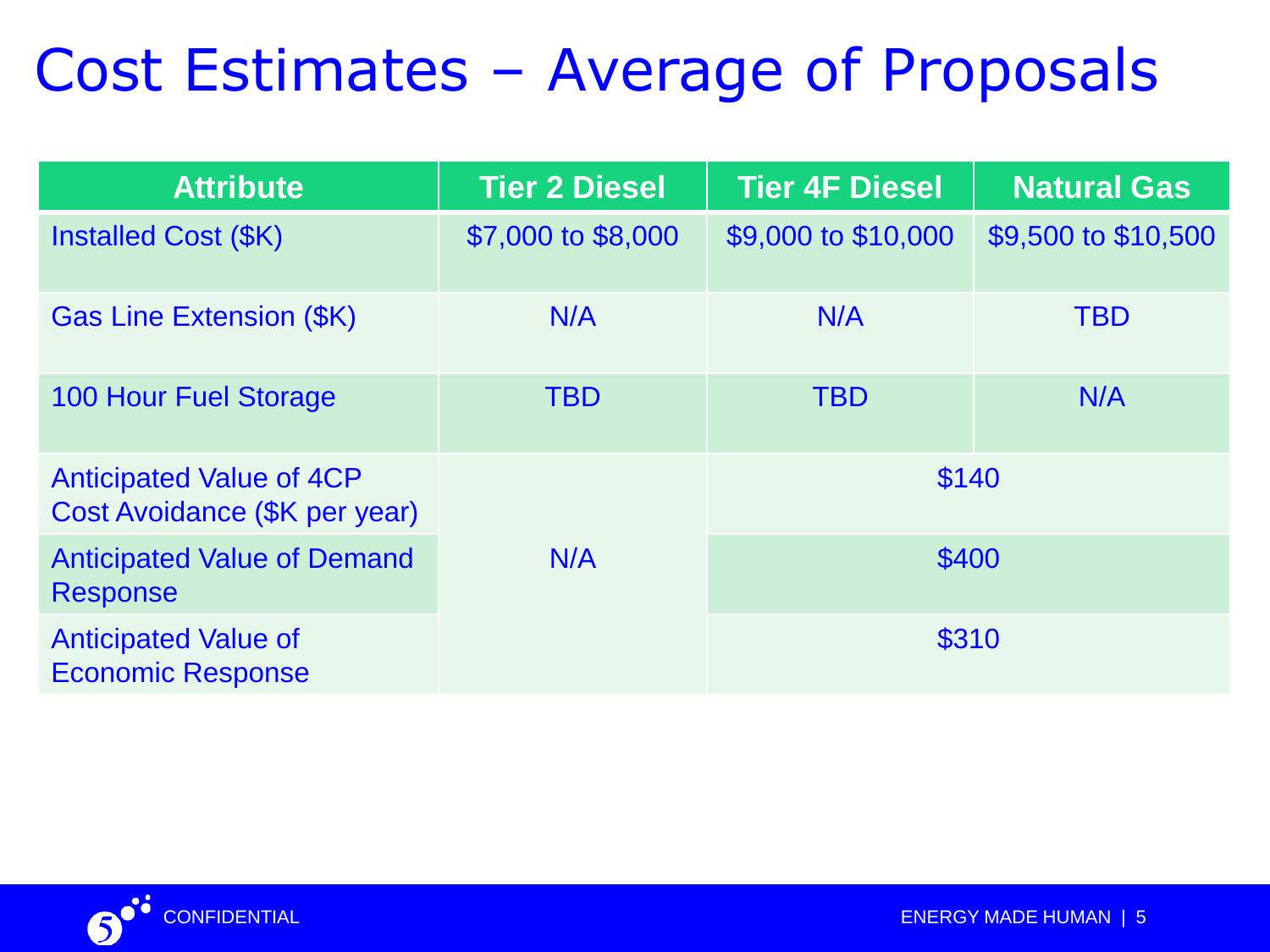# Financing Options

- 2 of the developers have proposed financed options that are essentially operating lease structures
- These would all lower Bell County WCID1's upfront capital outlay (in some cases to \$0), but would involve 15 to 20 year operating leases
- Need to consider "end of term" considerations most include an option to purchase at "fair market value"
- The financed options proposed will be evaluated by the review team

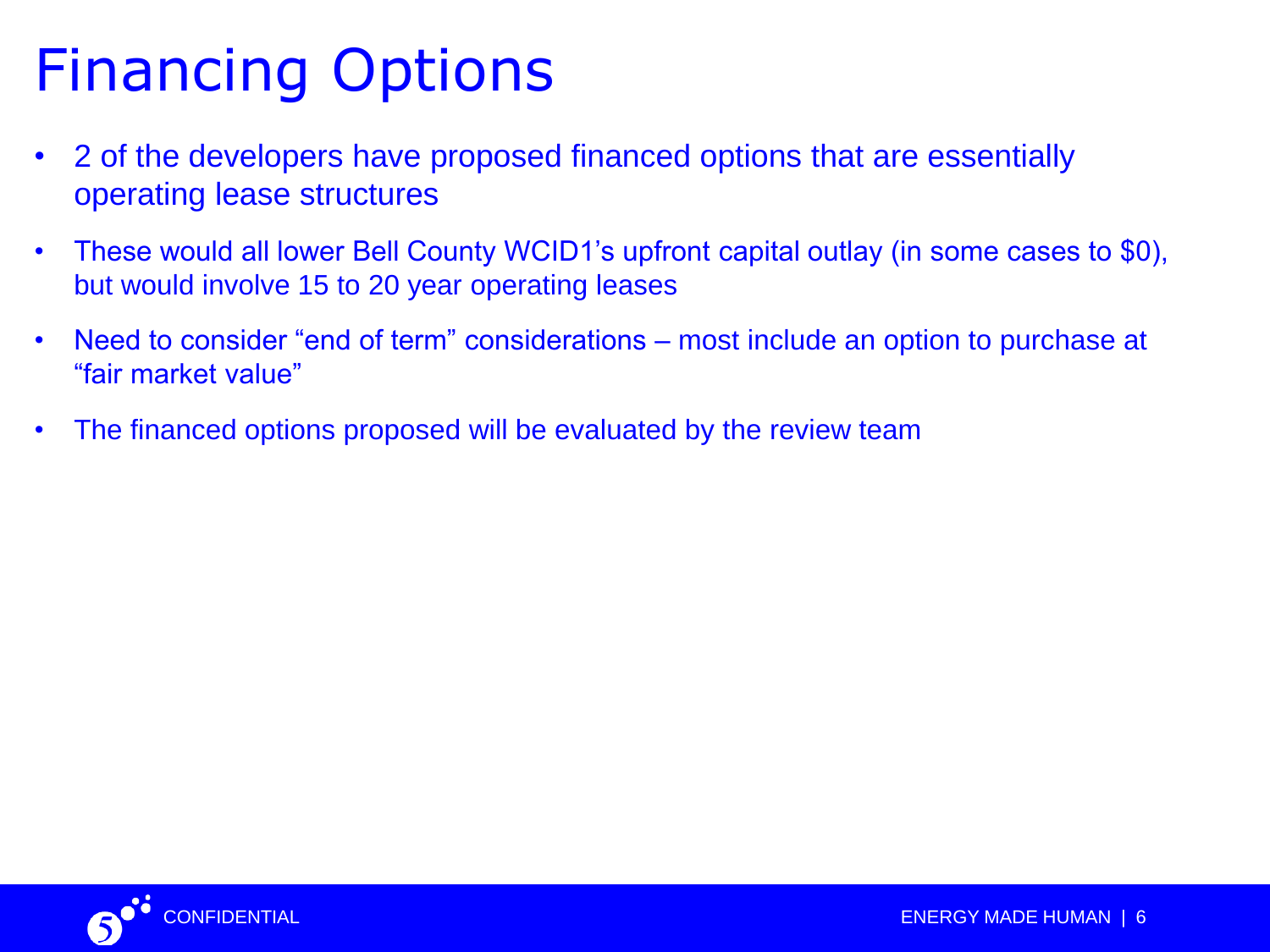## Next Steps

- Review team selects finalist(s)
- Working with Atmos and third-party developers on cost of gas line extension
- Negotiations and further Q&A with selected finalist(s)
- Contract negotiations with finalist
- Board review/approval